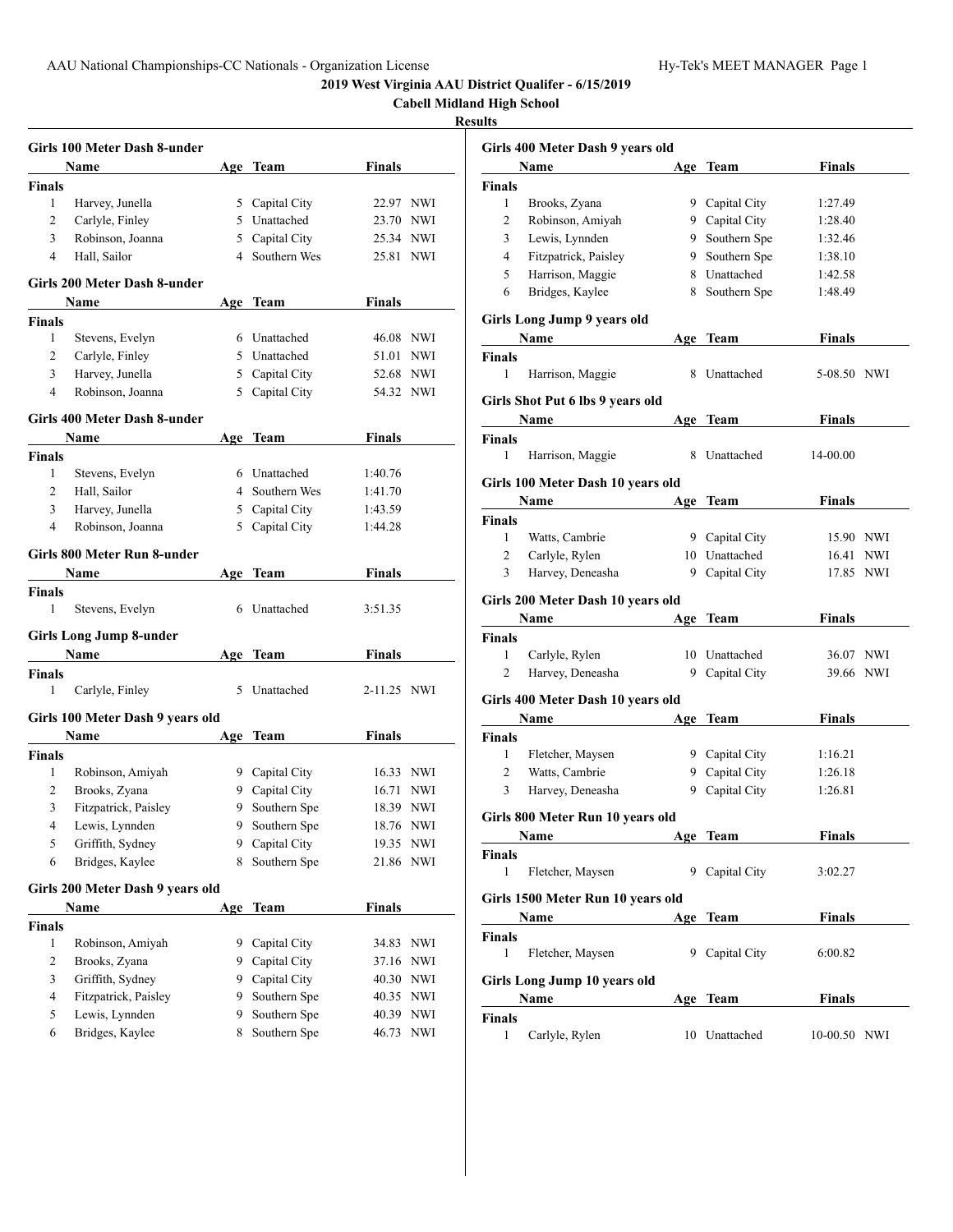|                                |                                     |                 |               |           | <b>Cabell Midland High School</b><br><b>Results</b> |                       |
|--------------------------------|-------------------------------------|-----------------|---------------|-----------|-----------------------------------------------------|-----------------------|
|                                |                                     |                 |               |           |                                                     |                       |
|                                | Girls 100 Meter Dash 11 years old   |                 |               |           |                                                     | Girls 200 Met         |
|                                | Name                                | Age Team        | <b>Finals</b> |           |                                                     | Name                  |
| <b>Finals</b>                  |                                     |                 |               |           | <b>Finals</b>                                       |                       |
| $\mathbf{1}$                   | Petty, Jyllian                      | 11 51-Unattache |               | 16.10 NWI | $\mathbf{1}$                                        | <b>Brooks</b>         |
| $\overline{c}$                 | Henrich, Breanna                    | 10 Capital City |               | 16.49 NWI | 2                                                   | Lipsco                |
| 3                              | Holliday, Alina                     | 11 Unattached   | 18.26 NWI     |           | 3                                                   | Harvey                |
|                                | Girls 400 Meter Dash 11 years old   |                 |               |           | 4                                                   | Barnes                |
|                                | <b>Name</b>                         | Age Team        | <b>Finals</b> |           |                                                     | Girls 400 Met         |
| <b>Finals</b>                  |                                     |                 |               |           |                                                     | Name                  |
| 1                              | Henrich, Breanna                    | 10 Capital City | 1:21.06       |           | Finals                                              |                       |
| $\overline{c}$                 | Fisher, Tiffany                     | 11 Capital City | 1:30.71       |           | 1                                                   | <b>Brooks</b>         |
|                                |                                     |                 |               |           | 2                                                   | O'Palk                |
|                                | Girls 800 Meter Run 11 years old    |                 |               |           | 3                                                   | Harvey                |
|                                | <b>Name</b>                         | Age Team        | <b>Finals</b> |           | 4                                                   | Barnes                |
| <b>Finals</b>                  |                                     |                 |               |           |                                                     |                       |
| $\mathbf{1}$                   | Fisher, Tiffany                     | 11 Capital City | 3:38.60       |           |                                                     | Girls 800 Met         |
|                                | Girls 80 Meter Hurdles 11 years old |                 |               |           |                                                     | Name                  |
|                                | <b>Name</b>                         | Age Team        | <b>Finals</b> |           | <b>Finals</b>                                       |                       |
| <b>Finals</b>                  |                                     |                 |               |           | $\mathbf{1}$                                        | O'Palk                |
| $\mathbf{1}$                   | Holliday, Alina                     | 11 Unattached   | 19.05 NWI     |           |                                                     | Girls 200 Met         |
|                                |                                     |                 |               |           |                                                     | Name                  |
|                                | Girls Long Jump 11 years old        |                 |               |           | <b>Finals</b>                                       |                       |
|                                | Name                                | Age Team        | <b>Finals</b> |           | $\mathbf{1}$                                        | Harvey                |
| <b>Finals</b>                  |                                     |                 |               |           |                                                     |                       |
| 1                              | Petty, Jyllian                      | 11 51-Unattache | 11-08.50 NWI  |           |                                                     | <b>Girls High Ju</b>  |
| $\overline{c}$                 | Henrich, Breanna                    | 10 Capital City | 10-10.75 NWI  |           |                                                     | Name                  |
| 3                              | Holliday, Alina                     | 11 Unattached   | 10-04.50 NWI  |           | Finals                                              |                       |
| $\overline{4}$                 | Fisher, Tiffany                     | 11 Capital City | 9-03.00 NWI   |           | 1                                                   | O'Palk                |
|                                | Girls 100 Meter Dash 12 years old   |                 |               |           |                                                     | <b>Girls Pole Vat</b> |
|                                | Name                                | Age Team        | <b>Finals</b> |           |                                                     | Name                  |
| <b>Finals</b>                  |                                     |                 |               |           | <b>Finals</b>                                       |                       |
| $\mathbf{1}$                   | McCurrie, Elecia                    | 11 Unattached   |               | 12.92 NWI | $\mathbf{1}$                                        | Sayre,                |
| $\overline{c}$                 | Mckendall, Belicia                  | 12 Onka 1080 RC | 14.91 NWI     |           | 2                                                   | Barnes                |
|                                |                                     |                 |               |           |                                                     |                       |
|                                | Girls 200 Meter Dash 12 years old   |                 |               |           |                                                     | <b>Girls Long Ju</b>  |
|                                | <b>Name</b>                         | Age Team        | <b>Finals</b> |           |                                                     | Name                  |
| <b>Finals</b>                  |                                     |                 |               |           | <b>Finals</b>                                       |                       |
| $\mathbf{1}$<br>$\overline{2}$ | McCurrie, Elecia                    | 11 Unattached   |               | 27.09 NWI | $\mathbf{1}$                                        | Barnes                |
|                                | Mckendall, Belicia                  | 12 Onka 1080 RC |               | 31.31 NWI | ---                                                 | <b>Brooks</b>         |
|                                | Girls 400 Meter Dash 12 years old   |                 |               |           |                                                     | <b>Girls Shot Put</b> |
|                                | Name                                | Age Team        | <b>Finals</b> |           |                                                     | Name                  |
| <b>Finals</b>                  |                                     |                 |               |           | Finals                                              |                       |
| 1                              | McCurrie, Elecia                    | 11 Unattached   | 1:00.38       |           | 1                                                   | Sayre,                |
| 2                              | Mckendall, Belicia                  | 12 Onka 1080 RC | 1:09.77       |           |                                                     | <b>Girls Discus T</b> |
|                                |                                     |                 |               |           |                                                     |                       |
|                                | Girls 100 Meter Dash 13 years old   | Age Team        | <b>Finals</b> |           |                                                     | Name                  |
| <b>Finals</b>                  | Name                                |                 |               |           | <b>Finals</b><br>1                                  | Sayre,                |
| $\mathbf{1}$                   | Brooks, Zamiyah                     | 12 Capital City |               | 14.18 NWI |                                                     |                       |
| 2                              | Lipscomb, Jaylen                    | 13 Capital City |               | 15.11 NWI |                                                     | Girls 100 Met         |
|                                |                                     |                 |               |           |                                                     | Name                  |
|                                |                                     |                 |               |           | Finals                                              |                       |

| ιιιэ           |                                                                                                                                                                                                                               |                 |               |  |
|----------------|-------------------------------------------------------------------------------------------------------------------------------------------------------------------------------------------------------------------------------|-----------------|---------------|--|
|                | Girls 200 Meter Dash 13 years old                                                                                                                                                                                             |                 |               |  |
|                | Name                                                                                                                                                                                                                          | Age Team        | <b>Finals</b> |  |
| Finals         |                                                                                                                                                                                                                               |                 |               |  |
| 1              | Brooks, Zamiyah                                                                                                                                                                                                               | 12 Capital City | 31.04 NWI     |  |
| $\overline{c}$ | Lipscomb, Jaylen                                                                                                                                                                                                              | 13 Capital City | 31.99 NWI     |  |
| 3              | Harvey, Narkeasha                                                                                                                                                                                                             | 12 Capital City | 33.23 NWI     |  |
| 4              | Barnes-Pierotti, Amanda 13 Capital City                                                                                                                                                                                       |                 | 34.63 NWI     |  |
|                | Girls 400 Meter Dash 13 years old                                                                                                                                                                                             |                 |               |  |
|                | <b>Name</b>                                                                                                                                                                                                                   | Age Team        | <b>Finals</b> |  |
| Finals         |                                                                                                                                                                                                                               |                 |               |  |
| 1              | Brooks, Zamiyah                                                                                                                                                                                                               | 12 Capital City | 1:10.13       |  |
| 2              | O'Palko, Jennifer                                                                                                                                                                                                             | 13 Unattached   | 1:10.85       |  |
| 3              | Harvey, Narkeasha                                                                                                                                                                                                             | 12 Capital City | 1:16.76       |  |
| 4              | Barnes-Pierotti, Amanda 13 Capital City                                                                                                                                                                                       |                 | 1:27.93       |  |
|                |                                                                                                                                                                                                                               |                 |               |  |
|                | Girls 800 Meter Run 13 years old                                                                                                                                                                                              |                 |               |  |
|                | <b>Name</b>                                                                                                                                                                                                                   | Age Team        | Finals        |  |
| Finals         |                                                                                                                                                                                                                               |                 |               |  |
| 1              | O'Palko, Jennifer                                                                                                                                                                                                             | 13 Unattached   | 2:58.18       |  |
|                | Girls 200 Meter Hurdles 13 years old                                                                                                                                                                                          |                 |               |  |
|                | <b>Name</b>                                                                                                                                                                                                                   | Age Team        | <b>Finals</b> |  |
| Finals         |                                                                                                                                                                                                                               |                 |               |  |
| 1              | Harvey, Narkeasha                                                                                                                                                                                                             | 12 Capital City | 37.56 NWI     |  |
|                |                                                                                                                                                                                                                               |                 |               |  |
|                | Girls High Jump 13 years old                                                                                                                                                                                                  |                 |               |  |
|                | Name                                                                                                                                                                                                                          | Age Team        | Finals        |  |
| Finals         |                                                                                                                                                                                                                               |                 |               |  |
| 1              | O'Palko, Jennifer                                                                                                                                                                                                             | 13 Unattached   | $3-10.00$     |  |
|                | Girls Pole Vault 13 years old                                                                                                                                                                                                 |                 |               |  |
|                | Name                                                                                                                                                                                                                          | Age Team        | Finals        |  |
| Finals         |                                                                                                                                                                                                                               |                 |               |  |
| $\mathbf{1}$   | Sayre, Kaitlyn                                                                                                                                                                                                                | 13 Unattached   | 7-00.00       |  |
| 2              | Barnes-Pierotti, Amanda                                                                                                                                                                                                       | 13 Capital City | $6 - 00.00$   |  |
|                |                                                                                                                                                                                                                               |                 |               |  |
|                | Girls Long Jump 13 years old                                                                                                                                                                                                  |                 |               |  |
|                | Name                                                                                                                                                                                                                          | Age Team        | <b>Finals</b> |  |
| Finals         | 1 Barnes-Pierotti, Amanda 13 Capital City                                                                                                                                                                                     |                 | 11-06.25 NWI  |  |
|                | --- Brooks, Zamiyah                                                                                                                                                                                                           | 12 Capital City | <b>FOUL</b>   |  |
|                |                                                                                                                                                                                                                               |                 |               |  |
|                | Girls Shot Put 6 lbs 13 years old                                                                                                                                                                                             |                 |               |  |
|                | Name and the same state of the state of the state of the state of the state of the state of the state of the state of the state of the state of the state of the state of the state of the state of the state of the state of | Age Team        | Finals        |  |
| Finals         |                                                                                                                                                                                                                               |                 |               |  |
| 1              | Sayre, Kaitlyn                                                                                                                                                                                                                | 13 Unattached   | 30-09.00      |  |
|                | Girls Discus Throw 1.0 Kg 13 years old                                                                                                                                                                                        |                 |               |  |
|                | Name<br><b>Example 2</b> Age Team                                                                                                                                                                                             |                 | Finals        |  |
| Finals         |                                                                                                                                                                                                                               |                 |               |  |
| 1              | Sayre, Kaitlyn                                                                                                                                                                                                                | 13 Unattached   | 85-03         |  |
|                |                                                                                                                                                                                                                               |                 |               |  |
|                | Girls 100 Meter Dash 14 years old                                                                                                                                                                                             |                 |               |  |
|                |                                                                                                                                                                                                                               | Age Team        | Finals        |  |
| Finals         |                                                                                                                                                                                                                               |                 |               |  |
| 1              | Morris, Candace                                                                                                                                                                                                               | 14 Capital City | 12.97 NWI     |  |
|                |                                                                                                                                                                                                                               |                 |               |  |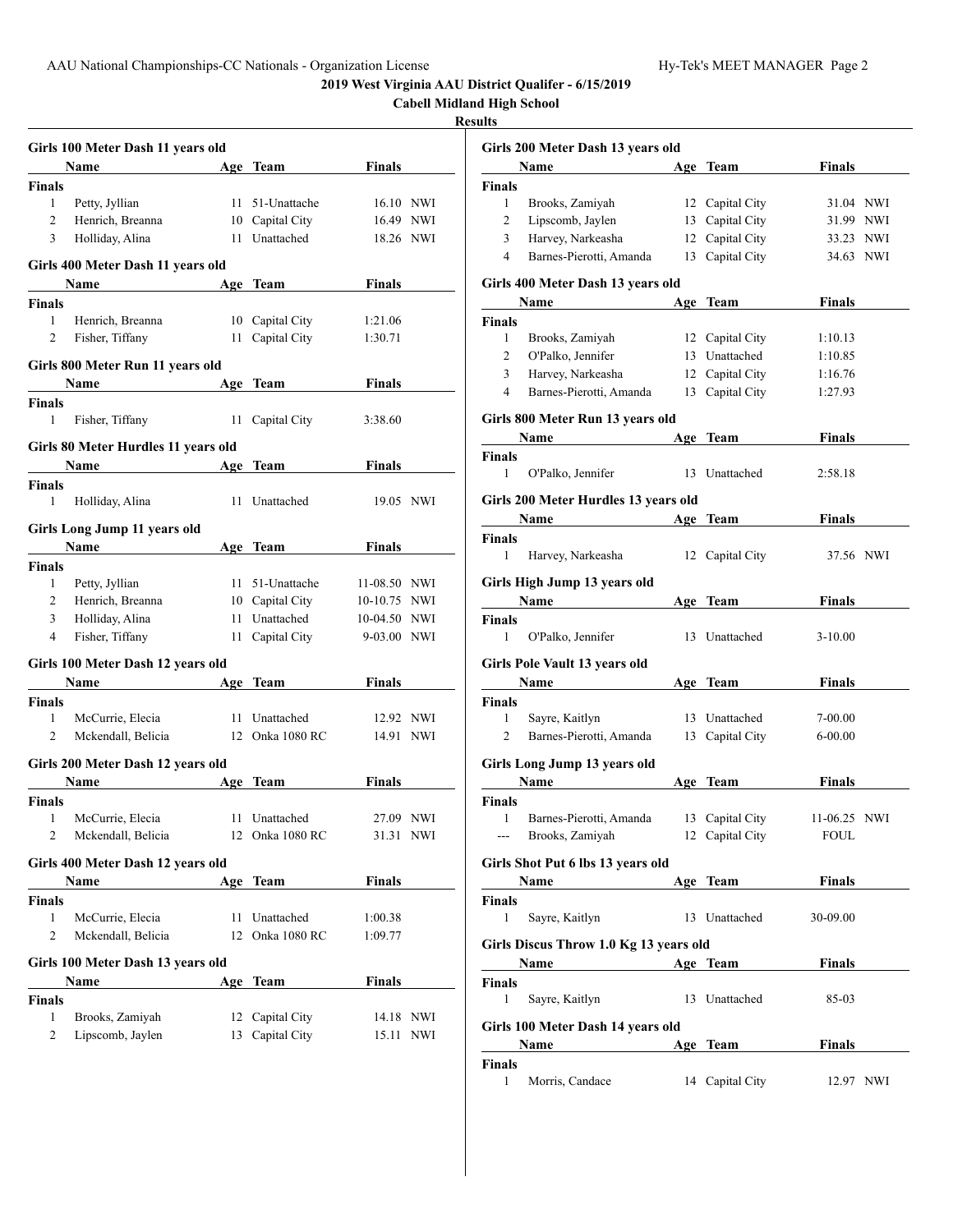|                        |                                                                                                                                                                                                                               |                 |               |           | <b>Cabell Midland High School</b><br><b>Results</b> |               |
|------------------------|-------------------------------------------------------------------------------------------------------------------------------------------------------------------------------------------------------------------------------|-----------------|---------------|-----------|-----------------------------------------------------|---------------|
|                        |                                                                                                                                                                                                                               |                 |               |           |                                                     |               |
|                        | Finals  (Girls 100 Meter Dash 14 years old)<br><b>Example 2</b> Age Team<br>Name                                                                                                                                              |                 | Finals        |           | <b>Girls High Ju</b>                                |               |
| $\overline{2}$         | Brown, Asia                                                                                                                                                                                                                   | 13 Capital City | 17.14 NWI     |           |                                                     | Name          |
|                        |                                                                                                                                                                                                                               |                 |               |           | <b>Finals</b>                                       |               |
|                        | Girls 200 Meter Dash 14 years old                                                                                                                                                                                             |                 |               |           | $\mathbf{1}$                                        | Cress,        |
|                        | Name<br><b>Example 2</b> Age Team                                                                                                                                                                                             |                 | <b>Finals</b> |           | $\overline{2}$                                      | Butche        |
| Finals                 |                                                                                                                                                                                                                               |                 |               |           | <b>Girls Pole Vat</b>                               |               |
| $\mathbf{1}$           | Morris, Candace                                                                                                                                                                                                               | 14 Capital City | 27.94 NWI     |           |                                                     | Name          |
| $\overline{2}$         | Brown, Asia                                                                                                                                                                                                                   | 13 Capital City | 36.79 NWI     |           | <b>Finals</b>                                       |               |
|                        | Girls 400 Meter Dash 14 years old                                                                                                                                                                                             |                 |               |           | 1                                                   | Casto,        |
|                        | Name Age Team                                                                                                                                                                                                                 |                 | <b>Finals</b> |           |                                                     |               |
|                        |                                                                                                                                                                                                                               |                 |               |           | <b>Girls Long Ju</b>                                |               |
| Finals<br>$\mathbf{1}$ | Morris, Candace 14 Capital City                                                                                                                                                                                               |                 |               |           |                                                     | Name          |
|                        |                                                                                                                                                                                                                               |                 | 1:04.92       |           | Finals                                              |               |
|                        | Girls 800 Meter Run 14 years old                                                                                                                                                                                              |                 |               |           | 1                                                   | Cress,        |
|                        | Name and the same state of the same state of the same state of the same state of the same state of the same state of the same state of the same state of the same state of the same state of the same state of the same state | Age Team        | <b>Finals</b> |           | 2                                                   | Murray        |
| Finals                 |                                                                                                                                                                                                                               |                 |               |           |                                                     |               |
| $\mathbf{1}$           | Fletcher, Karsen                                                                                                                                                                                                              | 14 Capital City | 3:20.98       |           | <b>Girls Shot Put</b>                               |               |
|                        |                                                                                                                                                                                                                               |                 |               |           |                                                     | Name          |
|                        | Girls 3000 Meter Run 14 years old                                                                                                                                                                                             |                 |               |           | <b>Finals</b>                                       |               |
|                        | Name Age Team                                                                                                                                                                                                                 |                 | Finals        |           | $\mathbf{1}$                                        | Hall, E       |
| Finals                 |                                                                                                                                                                                                                               |                 |               |           | $\overline{2}$                                      | Hollida       |
| 1                      | Fletcher, Karsen 14 Capital City                                                                                                                                                                                              |                 | 12:47.83      |           | <b>Girls Discus T</b>                               |               |
|                        | Girls Long Jump 14 years old                                                                                                                                                                                                  |                 |               |           |                                                     | Name          |
|                        | <b>Name</b>                                                                                                                                                                                                                   | Age Team        | <b>Finals</b> |           | Finals                                              |               |
| Finals                 |                                                                                                                                                                                                                               |                 |               |           | $\mathbf{1}$                                        | Hall, E       |
| $\mathbf{1}$           | Morris, Candace                                                                                                                                                                                                               | 14 Capital City | 14-00.25 NWI  |           | 2                                                   | Fazzin        |
| $\sim$                 | Brown, Asia                                                                                                                                                                                                                   | 13 Capital City | <b>FOUL</b>   |           |                                                     |               |
|                        |                                                                                                                                                                                                                               |                 |               |           | <b>Women 200 M</b>                                  |               |
|                        | Girls 400 Meter Dash 15-16 years old                                                                                                                                                                                          |                 |               |           |                                                     | Name          |
|                        | Name Age Team                                                                                                                                                                                                                 |                 | <b>Finals</b> |           | Finals                                              |               |
| <b>Finals</b>          |                                                                                                                                                                                                                               |                 |               |           | $\mathbf{1}$                                        | Reyno!        |
| $\mathbf{1}$           | O'Palko, Stephanie 15 Unattached                                                                                                                                                                                              |                 | 1:24.75       |           | Women 100 M                                         |               |
|                        | Girls 800 Meter Run 15-16 years old                                                                                                                                                                                           |                 |               |           |                                                     | Name          |
|                        | Name                                                                                                                                                                                                                          |                 | <b>Finals</b> |           | <b>Finals</b>                                       |               |
|                        |                                                                                                                                                                                                                               | Age Team        |               |           | $\mathbf{1}$                                        | Reyno.        |
| Finals<br>$\mathbf{1}$ | O'Palko, Stephanie 15 Unattached                                                                                                                                                                                              |                 | 2:44.30       |           | $\overline{2}$                                      | Barnes        |
|                        |                                                                                                                                                                                                                               |                 |               |           |                                                     |               |
|                        | Girls 1500 Meter Run 15-16 years old                                                                                                                                                                                          |                 |               |           | Women 400 M                                         |               |
|                        | Name                                                                                                                                                                                                                          | Age Team        | <b>Finals</b> |           |                                                     | Name          |
| Finals                 |                                                                                                                                                                                                                               |                 |               |           | Finals                                              |               |
| $\mathbf{1}$           | Fisher, Tori                                                                                                                                                                                                                  | 15 Capital City | 5:59.33       |           | 1                                                   | Reyno!        |
|                        |                                                                                                                                                                                                                               |                 |               |           | 2                                                   | <b>Barnes</b> |
|                        | Girls 3000 Meter Run 15-16 years old                                                                                                                                                                                          |                 |               |           |                                                     |               |
|                        | Name                                                                                                                                                                                                                          | Age Team        | <b>Finals</b> |           | Women High                                          |               |
| <b>Finals</b>          |                                                                                                                                                                                                                               |                 |               |           |                                                     | <b>Name</b>   |
| 1                      | Fisher, Tori                                                                                                                                                                                                                  | 15 Capital City | 13:50.13      |           | <b>Finals</b>                                       |               |
|                        | Girls 100 Meter Hurdles 15-16 years old                                                                                                                                                                                       |                 |               |           | 1                                                   | Saunde        |
|                        | Name                                                                                                                                                                                                                          | Age Team        | <b>Finals</b> |           | 2                                                   | Miller,       |
| <b>Finals</b>          |                                                                                                                                                                                                                               |                 |               |           | 3                                                   | Barnes        |
| 1                      | Cress, Olivia                                                                                                                                                                                                                 | 15 Una Lktc     |               | 17.10 NWI | <b>Women Pole</b>                                   |               |
| 2                      | Holliday, Shaela                                                                                                                                                                                                              | 14 Unattached   |               | 20.26 NWI |                                                     | Name          |

| ılts          |                                                       |     |                 |               |  |
|---------------|-------------------------------------------------------|-----|-----------------|---------------|--|
|               | Girls High Jump 15-16 years old                       |     |                 |               |  |
|               | Name                                                  |     | Age Team        | Finals        |  |
| Finals        |                                                       |     |                 |               |  |
| 1             | Cress, Olivia                                         |     | 15 Una Lktc     | 5-00.00       |  |
| 2             | Butcher, Jonna                                        |     | 14 Unattached   | 4-08.00       |  |
|               | Girls Pole Vault 15-16 years old                      |     |                 |               |  |
|               | Name                                                  |     | Age Team        | <b>Finals</b> |  |
| Finals        |                                                       |     |                 |               |  |
| 1             | Casto, Lauren                                         | 15  | Unattached      | 6-06.00       |  |
|               | Girls Long Jump 15-16 years old                       |     |                 |               |  |
|               | Name                                                  |     | Age Team        | <b>Finals</b> |  |
| Finals        |                                                       |     |                 |               |  |
| 1             | Cress, Olivia                                         |     | 15 Una Lktc     | 15-01.00 NWI  |  |
| 2             | Murray-Shrader, Jacilyn 16 Unattached                 |     |                 | 14-11.75 NWI  |  |
|               | Girls Shot Put 4 kg 15-16 years old                   |     |                 |               |  |
|               | Name                                                  |     | Age Team        | <b>Finals</b> |  |
| Finals        |                                                       |     |                 |               |  |
| 1             | Hall, Emma                                            |     | 15 Unattached   | 31-07.00      |  |
| 2             | Holliday, Shaela                                      |     | 14 Unattached   | 22-04.00      |  |
|               |                                                       |     |                 |               |  |
|               | Girls Discus Throw 1.0 Kg 15-16 years old<br>Age Team |     |                 |               |  |
|               | Name                                                  |     |                 | <b>Finals</b> |  |
| Finals<br>1   | Hall, Emma                                            |     | 15 Unattached   | 111-00        |  |
| 2             | Fazzini, Sophia                                       |     | 15 Unattached   | 94-03         |  |
|               |                                                       |     |                 |               |  |
|               | Women 200 Meter Dash 17-18 years old                  |     |                 |               |  |
|               | Name                                                  |     | Age Team        | <b>Finals</b> |  |
| Finals<br>1   |                                                       |     |                 | 30.61 NWI     |  |
|               | Reynolds, Jessica                                     |     | 16 Capital City |               |  |
|               | Women 100 Meter Hurdles 17-18 years old               |     |                 |               |  |
|               | Name                                                  |     | Age Team        | <b>Finals</b> |  |
| Finals        |                                                       |     |                 |               |  |
| 1             | Reynolds, Jessica                                     |     | 16 Capital City | 17.50 NWI     |  |
| 2             | Barnes-Pierotti, Calista                              |     | 17 Capital City | 19.40 NWI     |  |
|               | Women 400 Meter Hurdles 17-18 years old               |     |                 |               |  |
|               | Name                                                  |     | Age Team        | <b>Finals</b> |  |
| Finals        |                                                       |     |                 |               |  |
| 1             | Reynolds, Jessica                                     | 16  | Capital City    | 1:17.93       |  |
| 2             | Barnes-Pierotti, Calista                              | 17  | Capital City    | 1:26.82       |  |
|               | Women High Jump 17-18 years old                       |     |                 |               |  |
|               | Name                                                  |     | Age Team        | <b>Finals</b> |  |
| <b>Finals</b> |                                                       |     |                 |               |  |
| 1             | Saunders, Sami                                        | 17  | Capital City    | 5-02.00       |  |
| 2             | Miller, Olivia                                        | 18  | Capital City    | 5-00.00       |  |
| 3             | Barnes-Pierotti, Calista                              | 17  | Capital City    | 4-06.00       |  |
|               | Women Pole Vault 17-18 years old                      |     |                 |               |  |
|               | Name                                                  | Age | <b>Team</b>     | <b>Finals</b> |  |
| Finals        |                                                       |     |                 |               |  |
| 1             | Goodman, Dianna                                       |     | 16 Capital City | 11.00         |  |